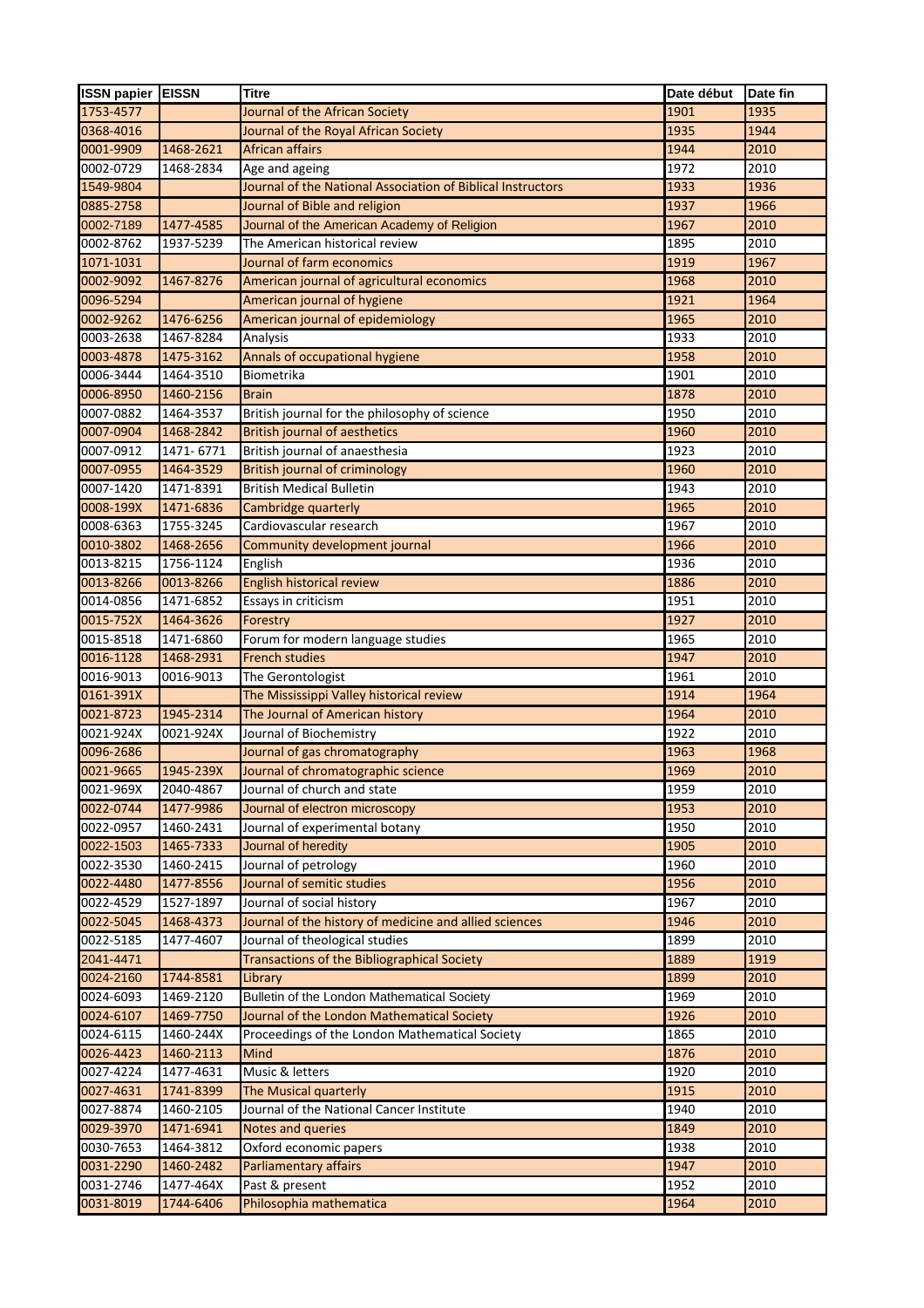| 0032-0781     | 1471-9053 | Plant and Cell Physiology                                     | 1959 | 2010 |
|---------------|-----------|---------------------------------------------------------------|------|------|
| 0033-362X     |           | <b>Public opinion quarterly</b>                               | 1937 | 2010 |
| 0033-5533     | 1531-4650 | The Quarterly journal of economics                            | 1886 | 2010 |
| 0033-5606     | 1464-3847 | Quarterly journal of mathematics                              | 1930 | 2010 |
| 0033-5614     | 1464-3855 | Quarterly journal of mechanics and applied mathematics        | 1948 | 2010 |
| 0034-6527     | 1467-937X | Review of economic studies                                    | 1933 | 2010 |
| 0034-6551     | 1471-6968 | Review of English studies                                     | 1925 | 2010 |
|               |           | Transactions of the Society of Tropical Medicine and Hygiene  | 1908 | 1919 |
| 0036-9543     | 1460-2474 | Screen                                                        | 1969 | 2010 |
| 1532-1282     |           | The Journal of social forces                                  | 1922 | 1925 |
| 0037-7732     | 1534-7605 | <b>Social forces</b>                                          | 1925 | 2010 |
| 0037-8046     | 1545-6846 | Social work                                                   | 1956 | 2010 |
| 0045-3102     | 1468-263X | British journal of social work                                | 1971 | 2010 |
| 0048-5950     | 1747-7107 | Publius                                                       | 1971 | 2010 |
| 0199-9702     |           | Natural law forum                                             | 1956 | 1968 |
| 0065-8995     | 2049-6494 | The American journal of jurisprudence                         | 1969 | 2010 |
| 0070-1998     | 2044-8422 | Current legal problems                                        | 1948 | 2010 |
| 0075-8744     | 1758-437X | Year book - Leo Baeck Institute                               | 1956 | 2010 |
| $0084 - 4144$ |           |                                                               | 1919 | 2010 |
|               | 1471-6801 | Year's work in English studies                                |      |      |
| 0094-0798     | 1533-8592 | Oral history review                                           | 1973 | 2010 |
| 0141-5387     | 1460-2210 | European journal of orthodontics                              | 1979 | 2010 |
| 0142-6001     | 1477-450X | <b>Applied linguistics</b>                                    | 1980 | 2010 |
| 0449-3281     |           | Journal of tropical pediatrics                                | 1955 | 1959 |
| 0368-4512     |           | Journal of tropical pediatrics and African child health       | 1959 | 1967 |
| 0267-0593     |           | Journal of tropical pediatrics                                | 1967 | 1970 |
| 0300-9920     |           | Journal of tropical pediatrics and environmental child health | 1971 | 1979 |
| 0142-6338     | 1465-3664 | Journal of tropical pediatrics                                | 1980 | 2010 |
| 0142-6540     | 1741-7287 | Oxford art journal                                            | 1978 | 2010 |
| 0142-7873     | 1464-3774 | Journal of plankton research                                  | 1979 | 2010 |
| 0143-3334     | 1460-2180 | Carcinogenesis                                                | 1980 | 2010 |
| 0143-6503     | 1464-3820 | Oxford journal of legal studies                               | 1981 | 2010 |
| 0144-3593     | 1464-3863 | <b>Statute law review</b>                                     | 1980 | 2010 |
| 0144-8420     | 1742-3406 | Radiation protection dosimetry                                | 1981 | 2010 |
| 0145-2096     | 1467-7709 | <b>Diplomatic history</b>                                     | 1977 | 2010 |
| 0146-4760     | 1945-2403 | Journal of analytical toxicology                              | 1977 | 2010 |
| 0146-8693     | 1465-735X | Journal of pediatric psychology                               | 1976 | 2010 |
| 0163-755X     | 1946-3170 | Melus                                                         | 1974 | 2010 |
| 0165-1587     | 1464-3618 | European review of agricultural economics                     | 1973 | 2010 |
| 0167-5133     | 1477-4593 | Journal of semantics                                          | 1982 | 2010 |
| 0193-936X     | 1478-6279 | Epidemiologic reviews                                         | 1979 | 2010 |
| 0195-668X     | 1522-9645 | European heart journal                                        | 1980 | 2010 |
| 0257-3032     | 1564-6971 | The World Bank research observer                              | 1986 | 2010 |
| 0258-3690     | 2049-1999 | <b>ICSID</b> review                                           | 1986 | 2010 |
| 0258-6770     | 1564-698X | The World Bank economic review                                | 1986 | 2010 |
| 0025-1194     |           | Proceedings of the Malacological Society of London            | 1893 | 1975 |
| 0260-1230     | 1464-3766 | Journal of molluscan studies                                  | 1976 | 2010 |
| 0262-2750     | 1748-9180 | French studies bulletin                                       | 1981 | 2010 |
| 0263-2136     | 1460-2229 | Family practice                                               | 1984 | 2010 |
| 0263-3264     | 2045-0044 | Yearbook of European law                                      | 1981 | 2010 |
| 0265-0754     | 1471-6887 | IMA journal of mathematical control and information           | 1984 | 2010 |
| 0266-3554     | 1477-089X | <b>German history</b>                                         | 1984 | 2010 |
| 0266-7215     | 1468-2672 | European sociological review                                  | 1985 | 2010 |
| 0266-903X     | 1460-2121 | Oxford review of economic policy                              | 1985 | 2010 |
| 0267-8357     | 1464-3804 | Mutagenesis                                                   | 1986 | 2010 |
| 0268-1080     | 1460-2237 | Health policy and planning                                    | 1986 | 2010 |
| 0268-1145     | 1477-4615 | Literary and linguistic computing                             | 1986 | 2010 |
| 0268-1153     | 1465-3648 | <b>Health education research</b>                              | 1986 | 2010 |
| 0268-1161     | 1460-2350 | Human reproduction                                            | 1986 | 2010 |
| 0268-3679     | 1471-6976 | Teaching mathematics and its applications                     | 1982 | 2010 |
| 0269-1191     | 1477-4542 | French history                                                | 1987 | 2010 |
|               |           |                                                               |      |      |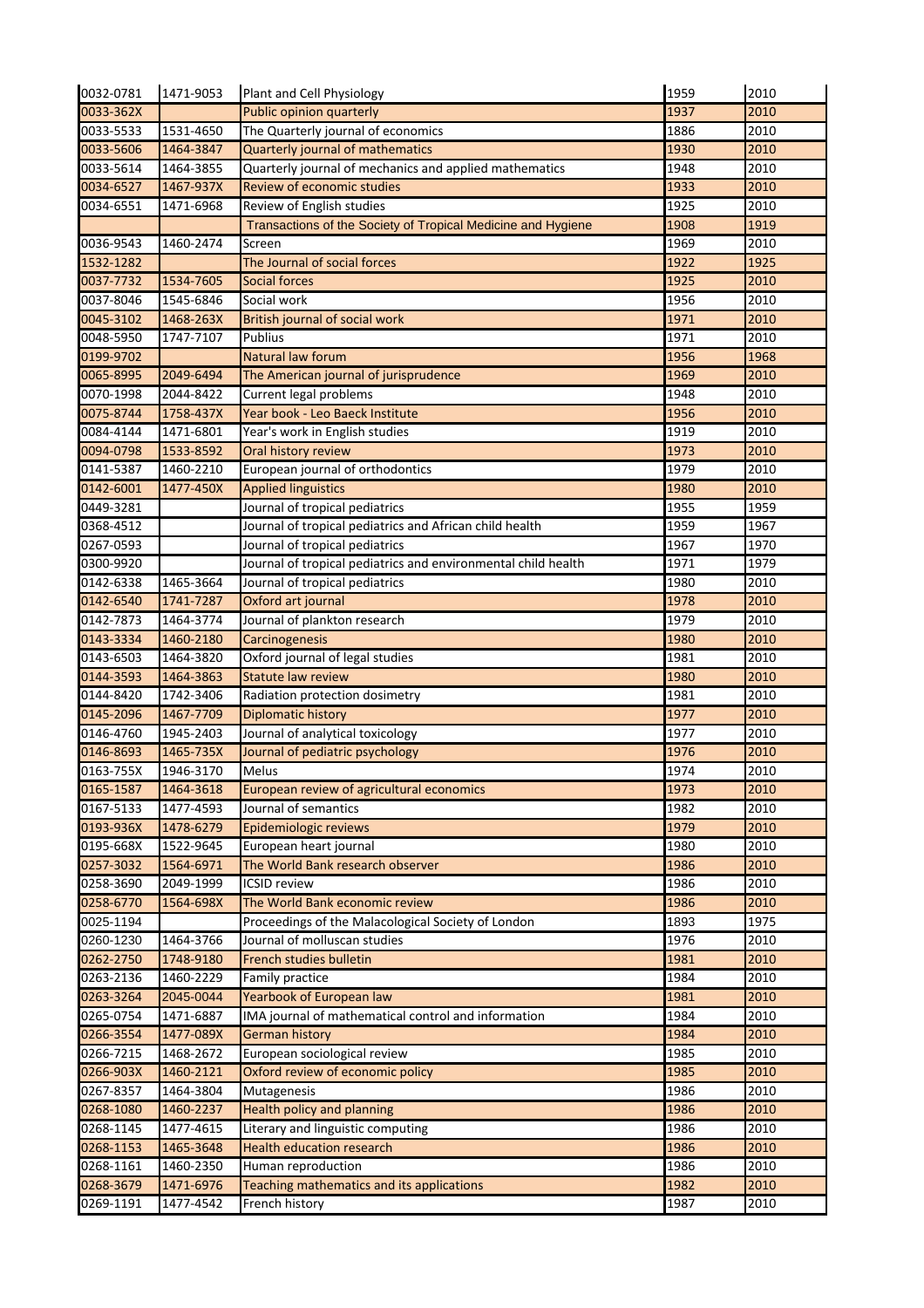| 0269-1205 | 1477-4623 | Literature & theology                                                    | 1987 | 2010 |
|-----------|-----------|--------------------------------------------------------------------------|------|------|
| 0020-2932 |           | Journal of the Institute of Mathematics and Its Applications             | 1965 | 1980 |
| 0272-4960 | 1464-3634 | IMA journal of applied mathematics                                       | 1981 | 2010 |
| 0020-2932 |           | Journal of the Institute of Mathematics and Its Applications             | 1965 | 1980 |
| 0272-4979 | 1464-3642 | IMA journal of numerical analysis                                        | 1981 | 2010 |
| 0276-1114 | 1086-3273 | Modern Judaism                                                           | 1981 | 2010 |
| 0277-5921 | 1464-3588 | Contributions to political economy                                       | 1982 | 2010 |
| 0300-5771 | 1464-3685 | International journal of epidemiology                                    | 1972 | 2010 |
| 0302-3427 | 1471-5430 | Science & public policy                                                  | 1974 | 2010 |
| 0305-1048 | 1362-4962 | Nucleic acids research                                                   | 1974 | 2010 |
| 0305-7364 | 1095-8290 | <b>Annals of botany</b>                                                  | 1887 | 2010 |
| 0305-7453 | 1460-2091 | Journal of antimicrobial chemotherapy                                    | 1975 | 2010 |
| 0305-9332 | 1464-3669 | Industrial Law journal                                                   | 1972 | 2010 |
| 0306-1078 | 1741-7260 | Early music                                                              | 1973 | 2010 |
| 0309-166X | 1464-3545 | Cambridge journal of economics                                           | 1977 | 2010 |
| 0360-5310 | 1744-5019 | The Journal of medicine and philosophy                                   | 1976 | 2010 |
| 0360-7283 | 1545-6854 | <b>Health &amp; social work</b>                                          | 1976 | 2010 |
| 0368-2811 | 1465-3621 |                                                                          | 1971 | 2010 |
|           |           | Japanese journal of clinical oncology                                    |      |      |
| 0302-2471 |           | <b>Chemical senses and flavor</b>                                        | 1974 | 1979 |
| 0379-864X | 1464-3553 | <b>Chemical senses</b>                                                   | 1980 | 2010 |
|           |           | Medical bulletin on alcoholism                                           | 1963 | 1968 |
| 0021-8685 |           | Journal of alcoholism                                                    | 1968 | 1976 |
| 0309-1635 |           | British journal on alcohol and alcoholism                                | 1977 | 1982 |
| 0735-0414 | 1464-3502 | Alcohol and alcoholism                                                   | 1983 | 2010 |
| 0736-0053 | 1476-2870 | The Opera quarterly                                                      | 1983 | 2010 |
| 0882-228X | 1938-2340 | Magazine of history                                                      | 1985 | 2013 |
| 0887-6177 | 1873-5843 | Archives of clinical neuropsychology                                     | 1986 | 2010 |
| 0895-7061 | 0895-7061 | American journal of hypertension                                         | 1988 | 2010 |
| 0896-7148 | 1468-4365 | American literary history                                                | 1989 | 2010 |
| 0923-7534 | 1569-8041 | Annals of oncology                                                       | 1990 | 2010 |
| 0931-0509 | 1460-2385 | Nephrology, dialysis, transplantation                                    | 1986 | 2010 |
| 1753-0784 |           | <b>NDT</b> plus                                                          | 2008 | 2010 |
| 0950-3846 | 1477-4577 | International journal of lexicography                                    | 1988 | 2010 |
| 0013-8290 |           | <b>English language teaching</b>                                         | 1946 | 1973 |
| 0307-8337 |           | English language teaching journal                                        | 1973 | 1981 |
| 0951-0893 | 1477-4526 | <b>ELT</b> journal                                                       | 1981 | 2010 |
| 0951-631X | 1477-4666 | Social history of medicine                                               | 1988 | 2010 |
| 0951-6328 | 1471-6925 | Journal of refugee studies                                               | 1988 | 2010 |
| 0952-4649 | 1741-7279 | Journal of design history                                                | 1988 | 2010 |
| 0952-8873 | 1464-374X | Journal of environmental law                                             | 1989 | 2010 |
| 0953-5438 | 1873-7951 | Interacting with computers                                               | 1989 | 2010 |
| 0953-8178 | 1460-2377 | International immunology                                                 | 1989 | 2010 |
| 0953-8186 | 1464-3715 | International journal of refugee law                                     | 1989 | 2010 |
| 0954-2892 | 1471-6909 | International journal of public opinion research                         | 1989 | 2010 |
| 0954-6650 | 1477-8564 | Journal of the history of collections                                    | 1989 | 2010 |
| 0955-2340 | 1471-6917 | Journal of Islamic Studies                                               | 1990 | 2010 |
| 0955-2359 | 1477-4674 | 20 century British history                                               | 1990 | 2010 |
| 0955-792X | 1465-363X | Journal of logic and computation                                         | 1990 | 2010 |
| 0035-8711 | 1365-2966 | Monthly notices of the Royal Astronomical Society                        | 1833 | 2010 |
| 2051-1965 |           | Geophysical supplements to the monthly notices of the Royal Astronomical | 1922 | 1957 |
| 0016-8009 |           | Geophysical journal of the Royal Astronomical Society                    | 1958 | 1987 |
|           |           |                                                                          |      |      |
| 0952-4592 |           | Geophysical journal                                                      | 1988 | 1989 |
| 0956-540X | 1365-246X | Geophysical journal international                                        | 1958 | 2010 |
| 0268-1099 |           | <b>Health promotion</b>                                                  | 1986 | 1989 |
| 0957-4824 | 1460-2245 | Health promotion international                                           | 1990 | 2010 |
| 0958-2029 | 1471-5449 | Research evaluation                                                      | 1991 | 2010 |
| 0959-6658 | 1460-2423 | Glycobiology                                                             | 1990 | 2010 |
| 0960-6491 | 1464-3650 | Industrial and corporate change                                          | 1992 | 2010 |
|           |           | The quarterly bulletin of the association of industrial medical officers | 1948 | 1949 |
| 0371-5205 |           | Transactions of the Association of Industrial Medical Officers           | 1951 | 1965 |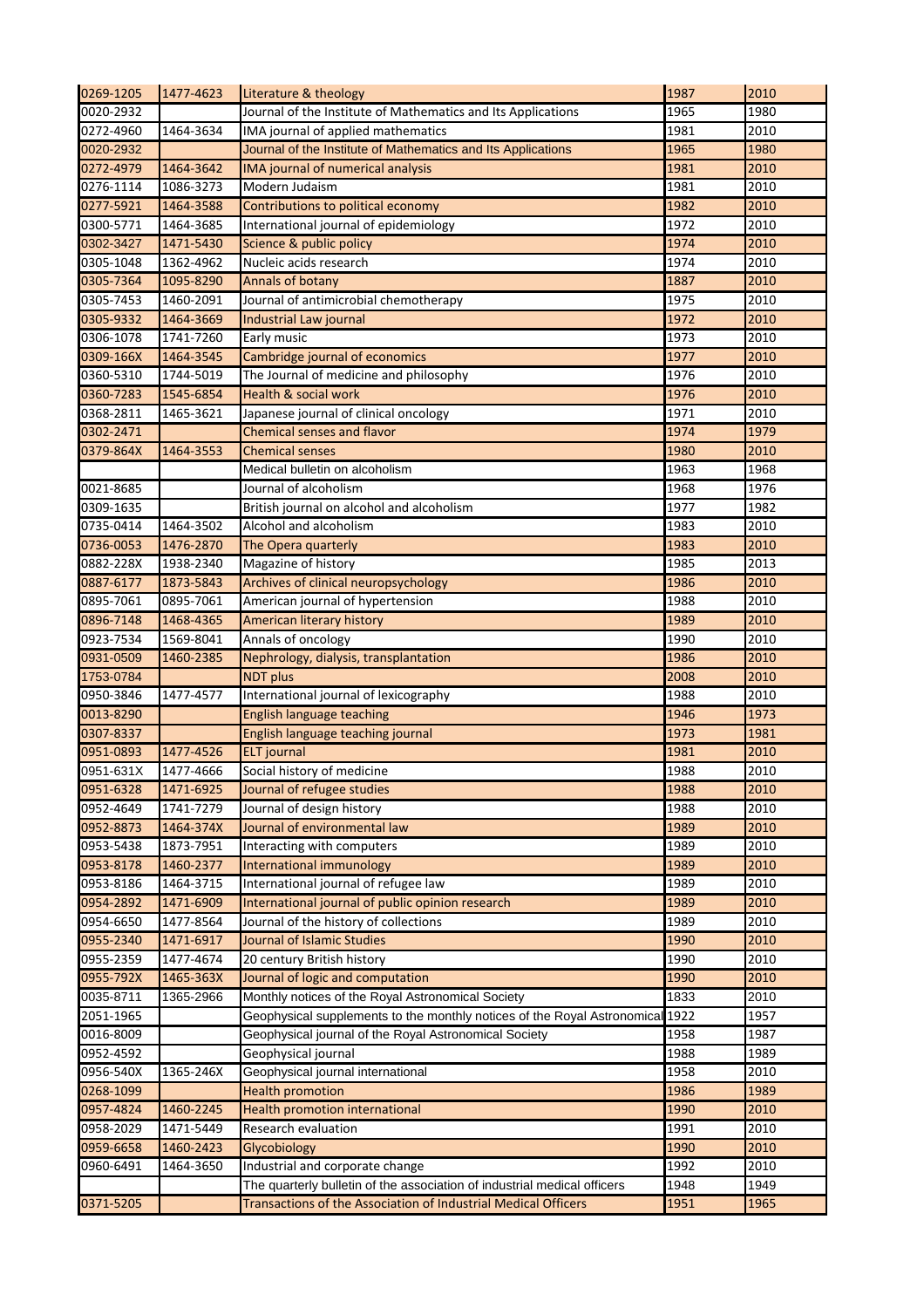| 0037-9972 |           | Transactions of the Society of Occupational Medicine                               | 1966 | 1972 |
|-----------|-----------|------------------------------------------------------------------------------------|------|------|
| 0301-0023 |           | Journal of the Society of Occupational Medicine                                    | 1973 | 1991 |
| 0962-7480 | 1471-8405 | <b>Occupational medicine</b>                                                       | 1992 | 2010 |
| 0963-8024 | 1464-3723 | Journal of African economies                                                       | 1992 | 2010 |
| 0964-6906 | 1460-2083 | Human molecular genetics                                                           | 1992 | 2010 |
| 0965-1721 | 2045-0052 | Yearbook of international environmental law                                        | 1991 | 2010 |
| 0967-0742 | 1464-3790 | <b>Medical law review</b>                                                          | 1993 | 2010 |
| 0967-0769 | 1464-3693 | International journal of law and information technology                            | 1993 | 2010 |
| 1010-7940 | 1873-734X | European journal of cardio-thoracic surgery                                        | 1987 | 2010 |
| 0253-1445 |           | Refugee abstracts                                                                  | 1982 | 1993 |
| 1020-4067 | 1471-695X | Refugee survey quarterly                                                           | 1994 | 2010 |
| 1045-2249 | 1465-7279 | <b>Behavioral ecology</b>                                                          | 1990 | 2010 |
| 1047-1987 | 1476-4989 | Political analysis                                                                 | 1989 | 2010 |
| 1047-3211 | 1460-2199 | Cerebral cortex                                                                    | 1991 | 2010 |
| 1053-1858 | 1477-9803 | Journal of public administration research and theory                               | 1991 | 2010 |
| 0902-8684 |           | Publications de circonstance - Conseil permanent international pour l'exple 1903   |      | 1926 |
| 0902-3232 |           | Journal du Conseil - Conseil permanent international pour l'exploration de 1926    |      | 1968 |
| 0020-6466 |           | Journal du Conseil - Conseil international pour l'exploration de la mer            | 1968 | 1991 |
|           |           |                                                                                    | 1991 | 2010 |
| 1054-3139 | 1095-9289 | <b>ICES</b> journal of marine science                                              | 1979 | 1991 |
| 0162-0886 |           | Reviews of infectious diseases                                                     |      | 2010 |
| 1058-4838 | 1537-6591 | Clinical infectious diseases                                                       | 1992 |      |
| 0039-7989 |           | Systematic zoology                                                                 | 1952 | 1991 |
| 1063-5157 | 1076-836X | <b>Systematic biology</b>                                                          | 1992 | 2010 |
| 0038-0210 |           | Sociological analysis                                                              | 1964 | 1972 |
| 1069-4404 | 1759-8818 | Sociology of religion                                                              | 1993 | 2010 |
| 0148-0847 |           | Social work research & abstracts                                                   | 1977 | 1993 |
| 1070-5309 | 1545-6838 | Social work research                                                               | 1995 | 2010 |
| 1072-4745 | 1468-2893 | Social politics                                                                    | 1994 | 2010 |
| 1073-7928 | 1687-0247 | International mathematics research notices                                         | 1991 | 2010 |
| 1687-3017 |           | International mathematics research papers                                          | 2005 | 2008 |
| 1076-0962 | 1759-1090 | Interdisciplinary studies in literature and environment                            | 1993 | 2010 |
| 1077-4254 | 1471-681X | Year's work in critical and cultural theory                                        | 1991 | 2010 |
| 0022-1422 |           | Journal of gerontology                                                             | 1946 | 1994 |
| 1079-5014 | 1079-5014 | The journals of gerontology. Series B, Psychological sciences and social scid 1995 |      | 2010 |
| 1079-5006 | 1758-535X | The journals of gerontology. Series A, Biological sciences and medical scier 1995  |      | 2010 |
| 0015-7422 |           | Forest history newsletter                                                          | 1957 | 1974 |
| 0094-5080 |           | Journal of forest history                                                          | 1974 | 1989 |
| 0147-2496 |           | <b>Environmental review</b>                                                        | 1976 | 1989 |
| 1046-7009 |           | <b>Forest &amp; conservation history</b>                                           | 1957 | 1995 |
| 1053-4180 |           | <b>Environmental history review</b>                                                | 1990 | 1995 |
| 1084-5453 | 1930-8892 | <b>Environmental history</b>                                                       | 1996 | 2010 |
| 0272-0590 |           | Fundamental and applied toxicology                                                 | 1981 | 1997 |
| 1096-6080 | 1096-0929 | <b>Toxicological sciences</b>                                                      | 1998 | 2010 |
| 1101-1262 | 1464-360X | European journal of public health                                                  | 1991 | 2010 |
| 1040-6166 |           | Quality assurance in health care                                                   | 1989 | 1993 |
| 1353-4505 | 1464-3677 | International journal for quality in health care                                   | 1994 | 2010 |
| 1355-4786 | 1460-2369 | Human reproduction update                                                          | 1995 | 2010 |
| 0950-4109 |           | International journal of law and the family                                        | 1987 | 1995 |
| 1360-9939 | 1464-3707 | International journal of law, policy and the family                                | 1996 | 2010 |
| 1360-9947 | 1460-2407 | <b>Molecular human reproduction</b>                                                | 1995 | 2010 |
| 1363-1780 |           | Trusts & trustees                                                                  | 1996 | 2010 |
| 0309-2984 |           | <b>History workshop</b>                                                            | 1976 | 1994 |
| 1363-3554 | 1477-4569 | History workshop journal                                                           | 1995 | 2010 |
| 1366-8781 | 1468-4004 | Astronomy and geophysics                                                           | 1997 | 2010 |
| 1367-0751 | 1368-9894 | Logic journal of the IGPL                                                          | 1993 | 2010 |
| 0266-7061 |           | Computer applications in the biosciences                                           | 1985 | 1997 |
| 1367-4803 | 1460-2059 | <b>Bioinformatics</b>                                                              | 1998 | 2010 |
| 1380-3603 |           | <b>Christian bioethics</b>                                                         | 1995 | 2010 |
| 0033-5622 |           | Quarterly journal of medicine                                                      | 1907 | 1994 |
| 1460-2725 | 1460-2393 | <b>NlQ</b>                                                                         | 1994 | 2010 |
|           |           |                                                                                    |      |      |